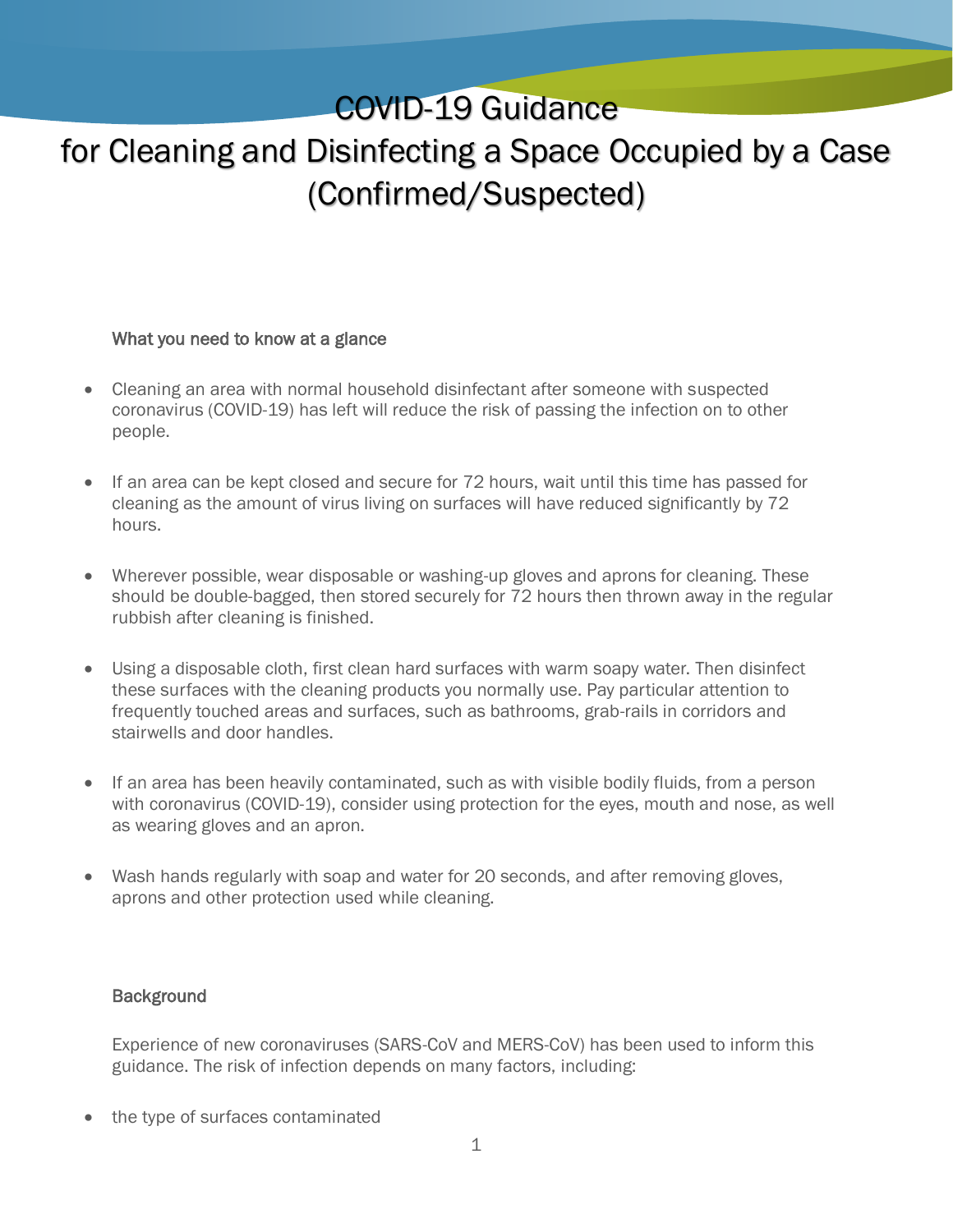- the amount of virus shed from the individual
- the time the individual spent in the setting
- the time since the individual was last in the setting

The infection risk from coronavirus (COVID-19) following contamination of the environment decreases over time. It is not yet clear at what point there is no risk. However, studies of other viruses in the same family suggest that, in most circumstances, the risk is likely to be reduced significantly after 72 hours.

### Principles of cleaning after the case has left the setting or area

#### Personal protective equipment (PPE)

The minimum PPE to be worn for cleaning an area where a person with possible or confirmed coronavirus (COVID-19) is disposable gloves and an apron. Hands should be washed with soap and water for 20 seconds after all PPE has been removed.

If a risk assessment of the setting indicates that a higher level of virus may be present (for example, where unwell individuals have slept such as a hotel room or boarding school dormitory) or there is visible contamination with body fluids, then the need for additional PPE to protect the cleaner's eyes, mouth and nose might be necessary. The Ministry of Health and Social Development, Environmental Health Division, can advise on this.

#### Cleaning and Disinfection

Public areas where a symptomatic individual has passed through and spent minimal time, such as corridors, but which are not visibly contaminated with body fluids can be cleaned thoroughly as normal.

All surfaces that the symptomatic person has come into contact with must be cleaned and disinfected, including:

- objects which are visibly contaminated with body fluids
- all potentially contaminated high-contact areas such as bathrooms, door handles, telephones, grab-rails in corridors and stairwells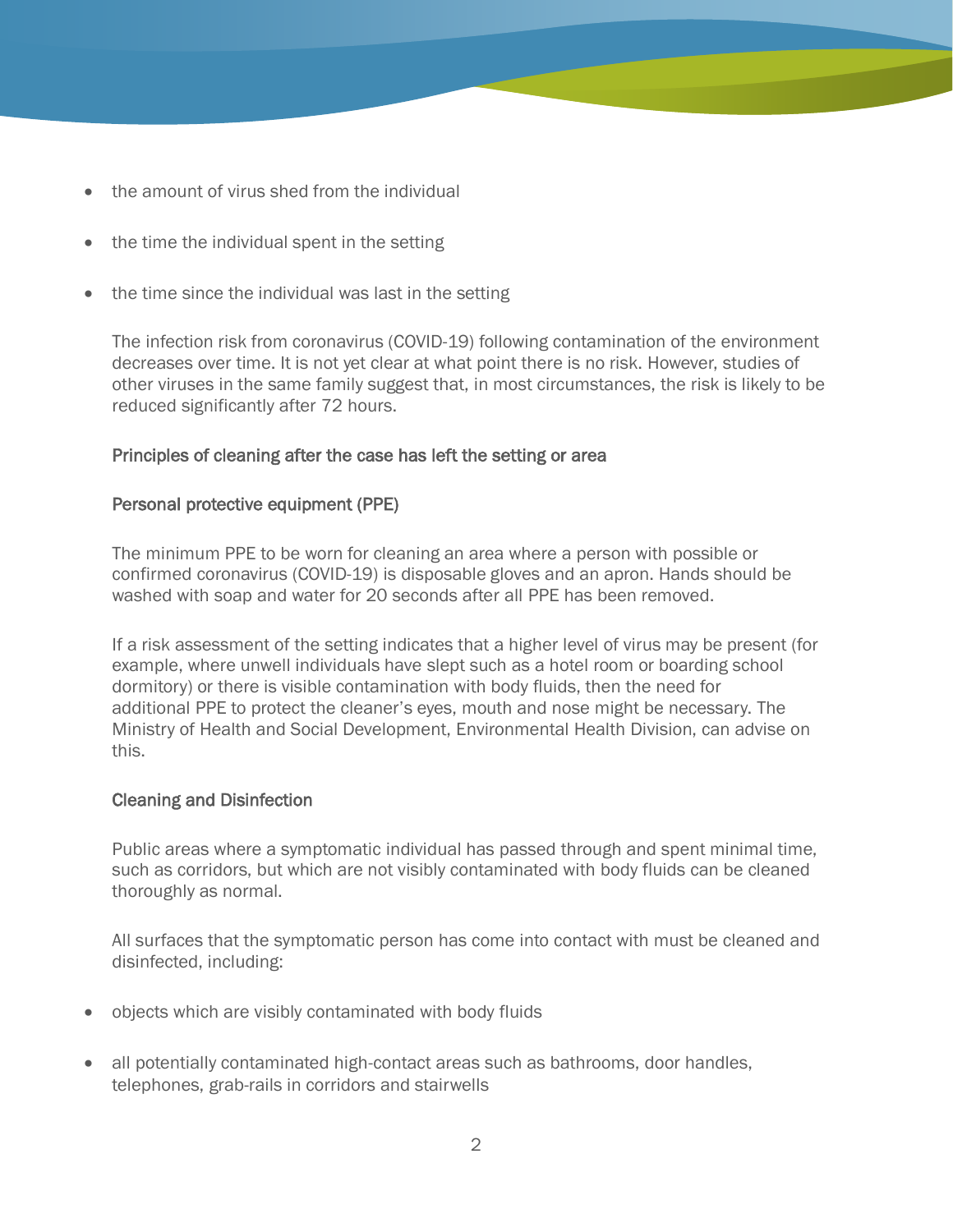- use disposable cloths or paper roll and disposable mop heads, to clean all hard surfaces, floors, chairs, door handles and sanitary fittings, following one of the options below:
- use either a combined detergent disinfectant solution at a dilution of 1,000 parts per million available chlorine

or

• a household detergent followed by disinfection (1000 ppm av.cl.). Follow manufacturer's instructions for dilution, application and contact times for all detergents and disinfectants

or

• if an alternative disinfectant is used within the organisation, this should be checked and ensure that it is effective against enveloped viruses.

Avoid creating splashes and spray when cleaning.

Any cloths and mop heads used must be disposed of and should be put into waste bags as outlined below.

When items cannot be cleaned using detergents or laundered, for example, upholstered furniture and mattresses, steam cleaning should be used.

Any items that are heavily contaminated with body fluids and cannot be cleaned by washing should be disposed of.

If possible, keep an area closed off and secure for 72 hours. After this time the amount of virus contamination will have decreased substantially and you can clean as normal with your usual products.

## **Laundry**

Wash items in accordance with the manufacturer's instructions. Use the warmest water setting and dry items completely. Dirty laundry that has been in contact with an ill person can be washed with other people's items.

Do not shake dirty laundry, this minimises the possibility of dispersing virus through the air.